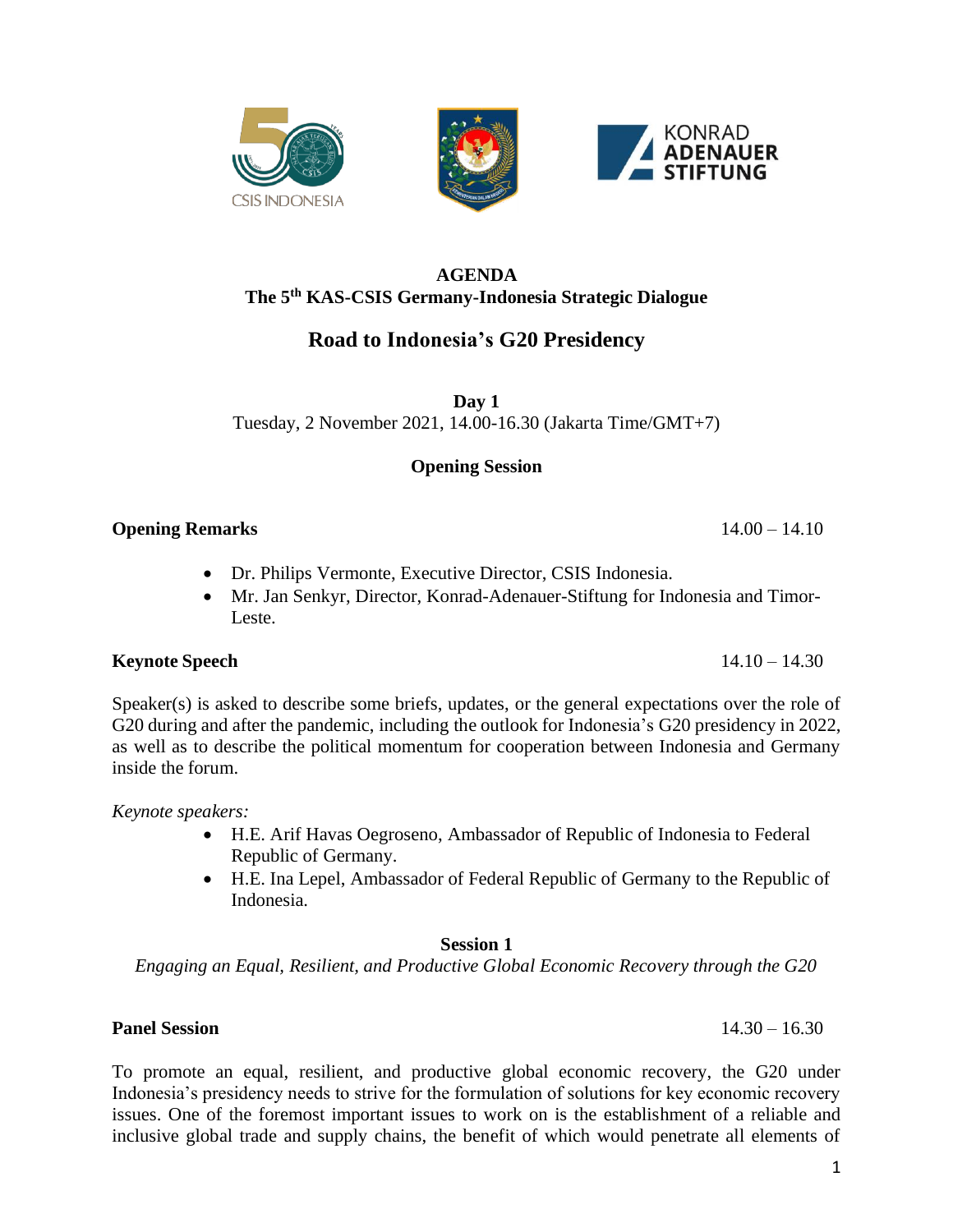society. Ensuring the flow of trade and encourage restrain over protectionist trade measures would continue to be a key theme for next year. In addition, the G20 will also need to balance and support such effort with the attainment of an even global vaccine distribution. Lastly, as one of Indonesia's agenda is to enhance a short-term and long-term financial stability, it is important to review how far the financial support and debt restructuring initiative from the G20 has helped the developing and low-income countries to mitigate and recover from the pandemic. As the second highest donator for COVAX, Germany shares the value of solidarity with Indonesia. Both countries can cooperate in sharing the knowledge for the promotion of an even global economic recovery through trade, health, and developmental aspects.

This panel will discuss the issue of uneven recovery, as well as review the current situation with the global supply chain and the progress of G20 initiatives to recover from the pandemic. Panelists are expected to share their views, based on their own expertise, of: 1) the current condition of the global and regional trade and supply chains, what has improved so far, what could be improved to reach a resilient global trade and supply chain, and how the national policy outlook on this issue; 2) the latest update on vaccine distribution and development in the country, how the success of vaccination can help their national economic recovery, how the vaccine solidarity can speed up the global economic recovery, and how the vaccine solidarity can tight the global recovery gap; 3) policy outlook on implementation plan of innovative financing for sustainable development; 4) the prospect of Germany and Indonesia cooperation towards the G20 agenda especially on these issues.

(Approximately 15-20 Minutes speaking time allocated for each speaker)

Speakers:

- a) Dr. Suminto, Assistant of Minister for Financial Sector Policy and Secretary of Financial System Stability Committee, Ministry of Finance, Republic of Indonesia.
- b) Dr. Yose Rizal Damuri, Head of Department of Economics, Centre for Strategic and International Studies (CSIS) Indonesia; Co-Chair of T20 Indonesia.
- c) Dr phil. habil. Patrick Ziegenhain, Associate Professor at the Department of International Relations at President University, Indonesia.

Moderator:

Ms. Felippa Amanta, Head of Research, Center for Indonesian Policy Studies (CIPS).

### **Day 2**

Wednesday, 3 November 2021, 14.00-16.00 (Jakarta Time/GMT+7)

### **Session 2**

*Seizing Momentum for Sustainability through the G20*

**Panel Session** 14.00-16.00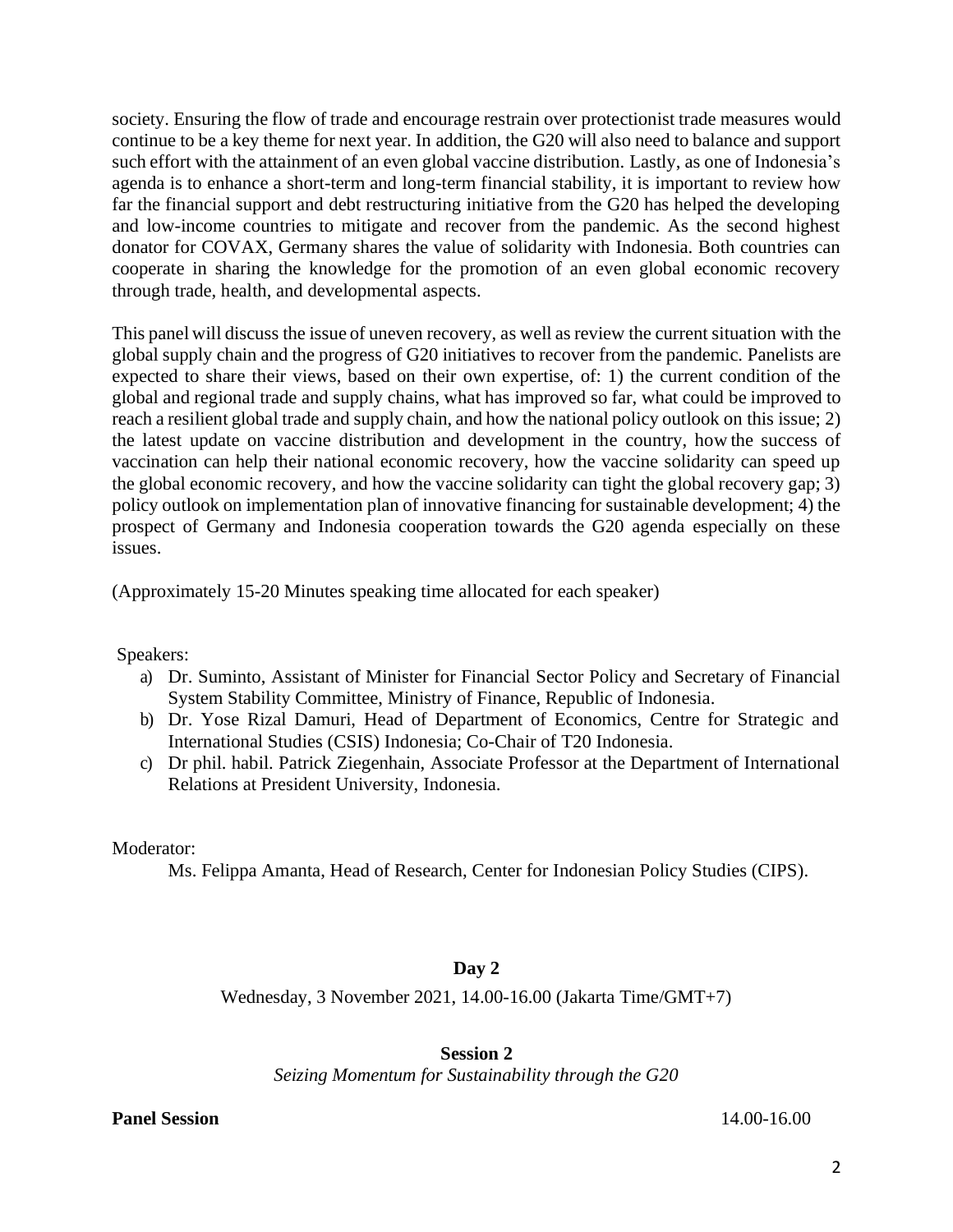The issue of climate change is rapidly becoming one of the greatest and most urgent challenge for humankind. This year alone, we are seeing plenty of disastrous events from extreme weather, from wildfires to heat waves and floods. The urgency to mitigate the adverse impact of climate change has more than ever been integrated to the attention and agenda of the world's most important forums, not least through deepen and expand the agenda for sustainable development. The G20 has agreed to commit to contribute and support the implementation of the global consensus and adoption of the 2030 Agenda for Sustainable Development, which includes the agenda to protect the planet from degradation. In recent years, the forum has stepped up efforts to promote and align the climate ambition of G20 countries to that of the Paris Agreement, especially through the G20 Study Group on Green/Sustainable Finance. After all, the G20 is responsible for more than two thirds of global GHG emissions. As a group that represents at least 85% of global GDP, without the influence, ambition, and a display of leadership from these countries, achieving Paris Agreement goals will be unlikely. To advance green finance and investment and drive the mobilization of funding for green economy and the overall pathway towards lowering greenhouse gas emissions should be a permanent agenda for the G20, if not a priority.

This panel will discuss the efforts to promote the agenda of sustainability inside the G20, as well as its problems and prospect. Panelists are asked to share their knowledge and views, based on their own expertise, on: 1) updates on the many initiatives on climate change mitigation and financing inside particularly the G20; 2) recent lessons in the implementation of green policies from Indonesia and Europe; 3) The prospect and challenges in the promotion and pursuant of the agenda of sustainability in the G20, including recommendations for Indonesia's presidency.

(Approximately 15-20 Minutes speaking time allocated for each speaker)

Speakers:

- a) Dr. Sonny Mumbunan, Research Associate, Research Center for Climate Change, Universitas Indonesia.
- b) Ms. Novia Xu, Researcher, Department of Economics, Centre for Strategic and International Studies (CSIS) Indonesia.
- c) Dr. Christian Hübner, Director Regional Project Energy Security and Climate Change Asia-Pacific (RECAP) – Konrad-Adenauer-Stiftung.

Moderator:

Mr. Rocky Intan, Researcher, Department of International Relations, Centre for Strategic and International Studies (CSIS) Indonesia.

#### **Day 3**

Thursday, 4 November 2021, 14.00-16.00 (Jakarta Time/GMT+7)

#### **Session 3**

*Prospect for Preparation and Promotion of Digital Transformation under the G20*

**Panel Session** 14.00-16.00

Since the arrival of the COVID-19 pandemic, digital transformation on all forms of economic